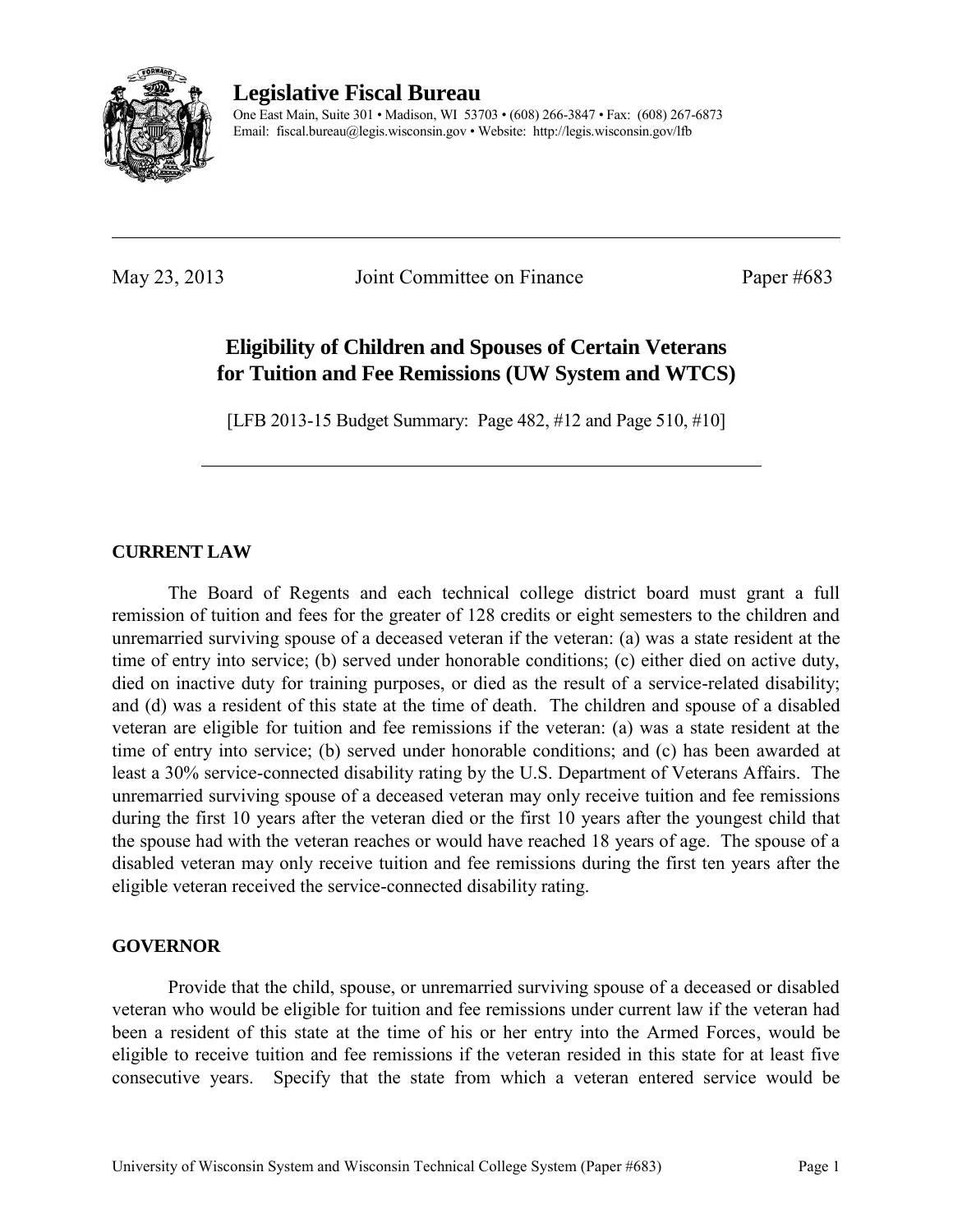irrelevant in determining the veteran's state of residence at the time of entry into service.

 In addition, eliminate the time limitations on the receipt of tuition and fee remissions by the spouses of disabled veterans and unremarried surviving spouses of deceased veterans. The bill would also require that the spouse, the unremarried surviving spouse, or child of an eligible veteran maintain a cumulative grade point average (GPA) of at least 2.0 to remain eligible for tuition and fee remissions. This requirement would apply beginning in the first semester after the effective date of the bill.

#### **DISCUSSION POINTS**

1. The 2005-07 biennial budget (Act 25) required the Board of Regents and each technical college district board to remit full tuition and fees to the children and spouses of deceased or disabled veterans who meet certain conditions. Table 1 shows the number of children and spouses receiving tuition and fee remissions and the value of those remissions at UW institutions and Wisconsin technical colleges in each year from 2005-06 to 2011-12.

#### **TABLE 1**

#### **Number of Children and Spouses Receiving Tuition and Fee Remissions And the Value of Those Remissions 2005-06 to 2011-12**

|         | Number of<br>Children<br>and Spouses<br>Receiving<br>Remissions | Value of<br>Remissions<br>to Children<br>and Spouses | Number of<br>Children and<br><b>Spouses Receiving</b><br>Remissions | Value of<br>Remissions<br>to Children<br>and Spouses |
|---------|-----------------------------------------------------------------|------------------------------------------------------|---------------------------------------------------------------------|------------------------------------------------------|
| 2005-06 | 300                                                             | \$1,430,076                                          | 172                                                                 | \$129,100                                            |
| 2006-07 | 524                                                             | 2,750,965                                            | 386                                                                 | 327,100                                              |
| 2007-08 | 708                                                             | 4,373,702                                            | 565                                                                 | 1,018,357                                            |
| 2008-09 | 839                                                             | 5,529,509                                            | 690                                                                 | 1,249,126                                            |
| 2009-10 | 1,094                                                           | 6,419,074                                            | 810                                                                 | 1,499,630                                            |
| 2010-11 | 1,203                                                           | 7,069,748                                            | 830                                                                 | 1,582,930                                            |
| 2011-12 | 1,236                                                           | 8,157,091                                            | 812                                                                 | 1,620,485                                            |
|         |                                                                 |                                                      |                                                                     |                                                      |

2. Unlike tuition and fee remissions granted to veterans (discussed in a separate LFB budget paper) which have decreased since 2008-09, tuition and fee remissions granted to children and spouses have continued to increase. The reduction in state tuition and fee remissions granted to veterans is due to the implementation of the federal Post-9/11 G.I. Bill and a statutory requirement that veterans who are eligible for those benefits use them before accessing state tuition and fee remissions. While state statutes also require children and spouses to use federal Post-9/11 G.I. Bill benefits before accessing state tuition and fee remissions, relatively few children and spouses are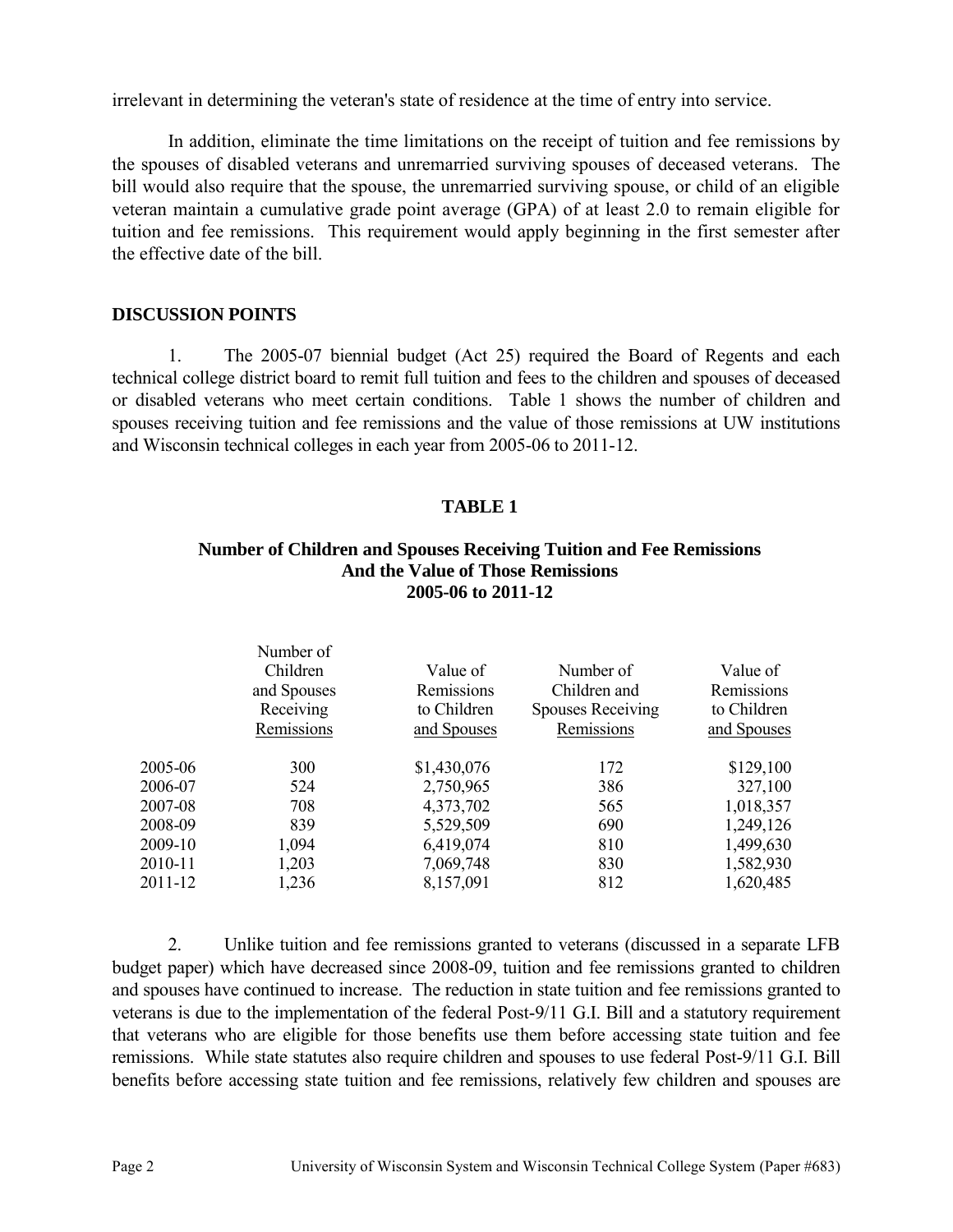eligible for benefits under the federal program. In 2011-12, remissions granted to children and spouses enrolled at UW institutions exceeded remissions granted to veterans at those institutions.

3. Beginning in 2007-08, funding has been provided in an appropriation under the Higher Educational Aids Board (HEAB) to reimburse the Board of Regents and the technical college district boards for remissions granted to veterans and the children and spouses of deceased or disabled veterans. The 2007-09 biennial budget provided \$5,013,700 GPR in 2007-08 and \$6,562,300 GPR in 2008-09 for this purpose. Under 2009 Act 28, this amount was reduced to \$6,496,700 GPR annually. The Governor's budget would maintain funding for reimbursements at that level in each year of the biennium.

4. The funding provided under HEAB has been insufficient to fully reimburse the Board of Regents and the technical college district boards for remissions granted and, beginning in 2009-10, reimbursement payments made to students in each year that the funding has been provided. As a result, HEAB has prorated its payments to the Board of Regents and the technical college district boards. In 2011-12, HEAB reimbursed the Board of Regents and the technical college district boards for 100% of reimbursements provided to students and 17.5% of tuition and fees remissions provided to veterans, children, and spouses.

5. The Board of Regents increased tuition by an amount sufficient to generate \$20 million in 2008-09 and 2009-10 to offset remaining forgone tuition revenue due to tuition and fee remissions granted to veterans and the children and spouses of deceased and disabled veterans. The amount of tuition revenue generated for this purpose has exceeded actual tuition remissions and reimbursement payments to students, less the amount of remissions reimbursed by HEAB, at UW institutions in each year since 2008-09. In 2011-12, net tuition remissions veterans and the children and spouses of veterans were \$13.4 million, or \$6.6 million less than the tuition revenue generated to offset this forgone revenue.

6. The Wisconsin Technical College System (WTCS) Board has not specifically increased tuition and fees charged to other students to offset tuition and fee remissions provided to veterans, children, and spouses. Instead, the technical colleges have absorbed these costs within their base budgets. As technical colleges are funded with a combination of state GPR, local property taxes, and student tuition, tuition and fee remissions granted to veterans, children, and spouses have been funded with these revenues.

7. Under current law, only the children and spouses of deceased or disabled veterans who were Wisconsin residents at the time of entry into service are eligible for tuition and fee remissions. Under the bill, the children and spouses of deceased and disabled veterans would be eligible for tuition and fee remissions if the veteran has been verified by the Department of Veterans Affairs (DVA) as being a resident of this state for at least five consecutive years. This would have the effect of increasing the number of children and spouses who would be eligible for state tuition and fee remissions.

8. The precise number of veterans who were not Wisconsin residents at the time they entered service but have lived in the state for five consecutive years is unknown. However, data from the U.S. Census Bureau's American Community Survey shows that that 68.5% of veterans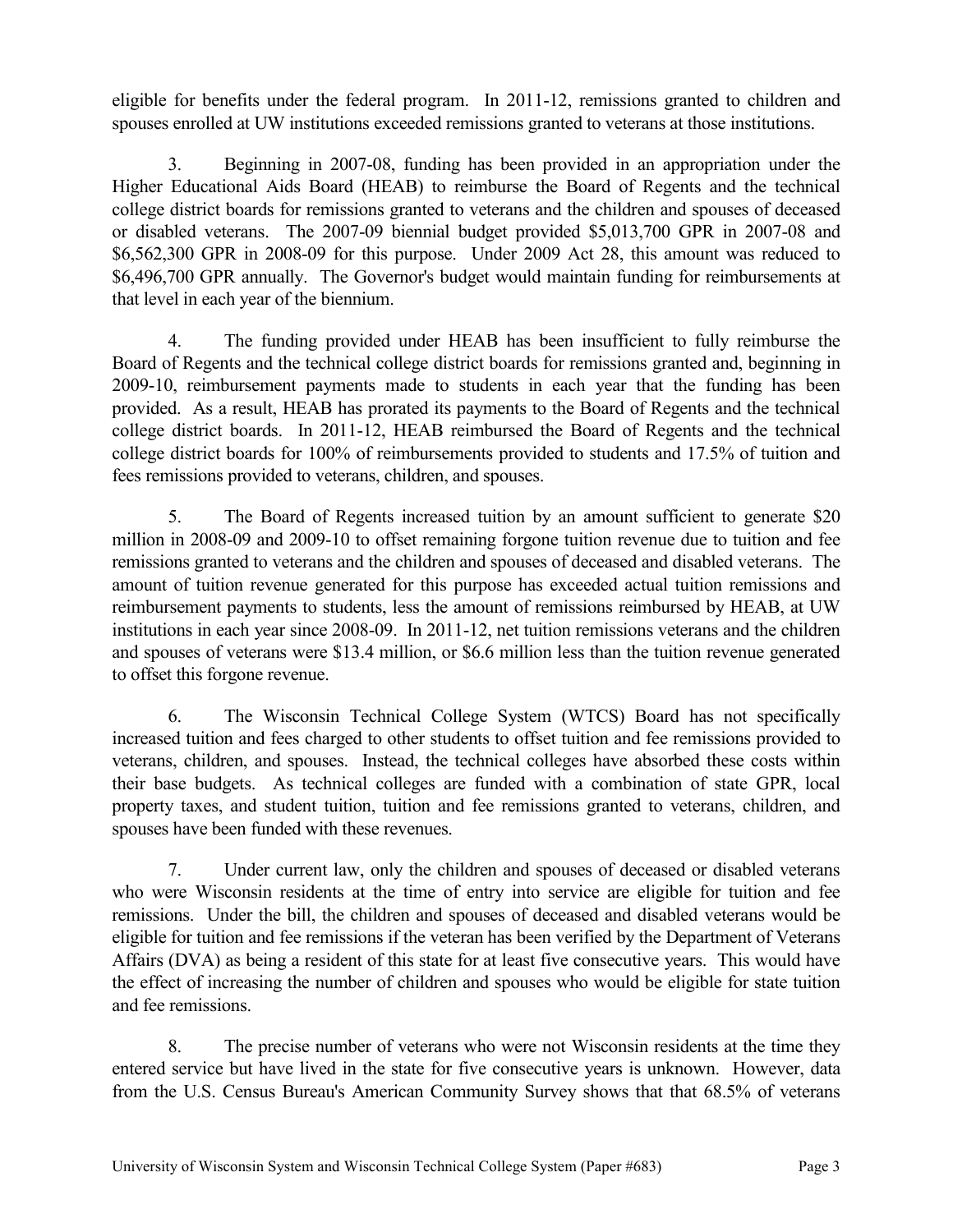who have been awarded disability ratings and live in Wisconsin were born in the state. Although some veterans who were born in Wisconsin may have been residents of other states at the time of entry into service and some veterans who were not born in Wisconsin may have been state residents at the time of entry, the figures could reasonably be used as a best estimate of the proportion of Wisconsin veterans who were state residents at the time of entry. This estimate is also consistent with two analyses performed by DVA staff using data provided on Department of Defense and DVA forms. The analysis of the Department of Defense data showed that 40% of veterans living in Wisconsin may not have entered service from this state, while the analysis of the DVA data showed that 19% of veterans living in Wisconsin may not have entered service from this state.

9. Based on this data, it is estimated that the value of remissions to the children and spouses of deceased or disabled veterans who were not state residents at the time of entry into service but who have lived in Wisconsin for five consecutive years could total \$4.7 million annually (\$3.9 million at UW institutions and \$0.8 million at the technical colleges). The Governor's budget does not provide any additional funding in the HEAB appropriation to reimburse the Board of Regents and the technical college district boards for this increase in forgone tuition revenues.

10. However, the value of remissions granted to children and spouses may increase in the future as this provision may attract additional disabled veterans and their families to this state. As discussed in Paper #682 on tuition and fee remissions for veterans, it is not anticipated that extending eligibility to veterans who have resided in this state for five consecutive years but were not state residents at the time of entry into service would encourage a significant number of veterans to relocate to this state. This is because most younger veterans are eligible for generous education benefits under the Post-9/11 G.I. Bill and it is unlikely that veterans not eligible for that program would be willing to delay their education by five years in order to become eligible for state tuition and fee remissions. While federal education programs for veterans generally allow veterans to transfer benefits to children or spouses, benefits provided under these programs are usually limited to an amount sufficient for one beneficiary to earn a four-year degree. Under the state remissions program, a disabled veteran's spouse and each of his or her children are eligible for tuition and fees remissions for the longer of 128 credits or eight semesters, which is roughly equivalent to a fouryear degree. Given these generous benefits, expanding eligibility for remissions to the children and spouses of disabled veterans who have lived in this state for five consecutive years could encourage a significant number of disabled veterans, especially those with multiple children, to relocate to this state thus increasing the value of remissions granted.

11. Along with the errata letter sent to the Committee's Co-Chairs, the State Budget Director identified a number of corrections that would modify AB 40 to better reflect the Governor's intent. Among these corrections was a request that the language expanding eligibility for tuition and fee remissions to the children and spouses of deceased and disabled veterans who have been residents of Wisconsin for at least five consecutive years be deleted from the bill. DVA has indicated that this modification is consistent with the original intent of the provision which was to extend tuition remissions to older veterans who have resided in the state for a considerable amount time, not to increase the number of children and spouses who would be eligible for remissions.

12. The total value of tuition and fee remissions granted to the children and spouses of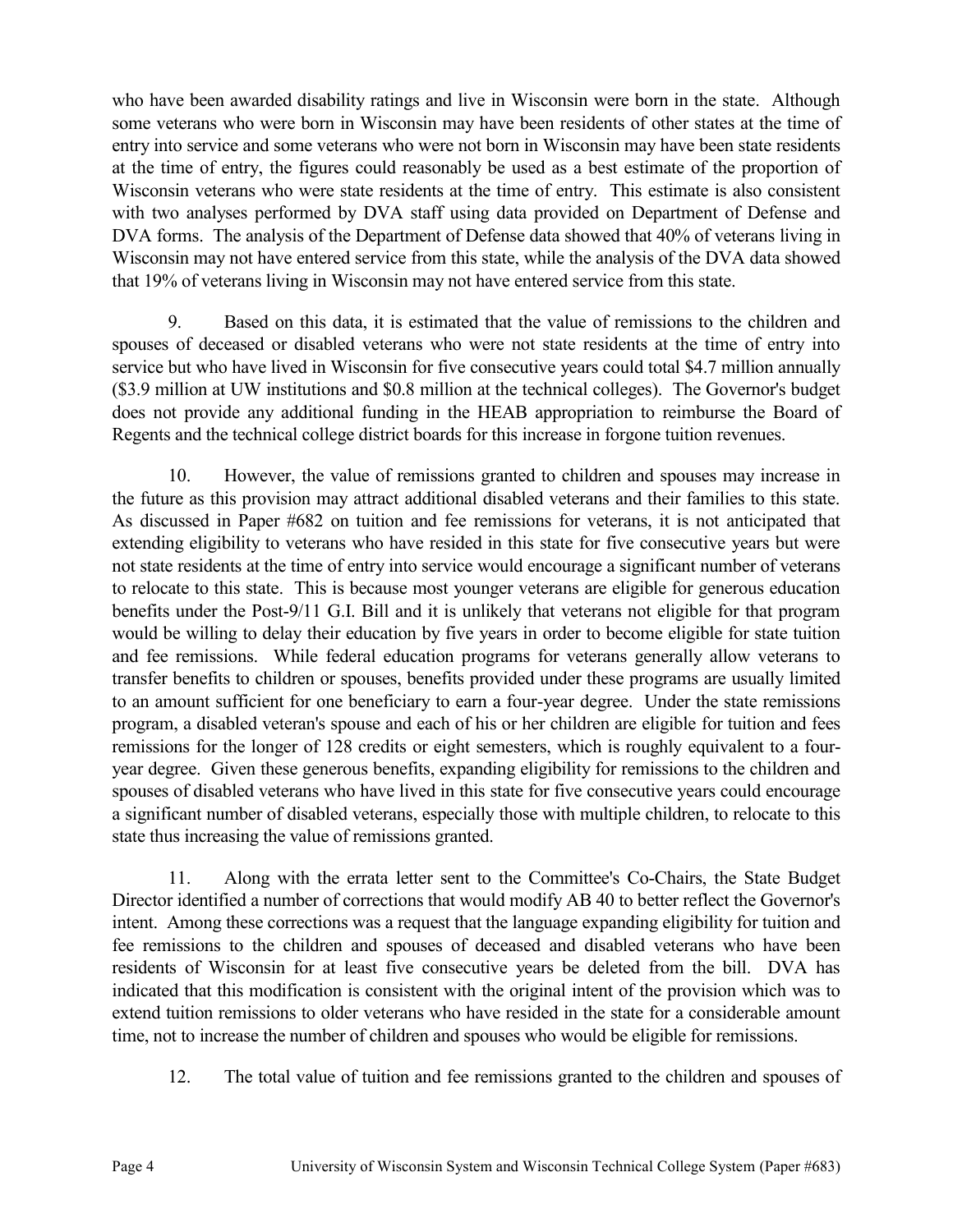deceased and disabled veterans by the Board of Regents and the technical college district boards has increased significantly from \$1.6 million in 2005-06 to \$9.8 million in 2011-12. If there is concern regarding the increasing value of remissions granted to children and spouses of deceased or disabled veterans, the Committee could consider modifying current law to limit these remissions. One possible limitation that the Committee could impose would be to cap the total number of credits or semesters for which the children and spouse of an individual deceased or disabled veteran could be granted tuition remissions to the longer of 128 credits or eight semesters. This would have the effect of limiting the amount of tuition and fee remissions to the equivalent of one four-year degree per family, as opposed to one four-year degree per family member under current law.

13. The Committee could also limit these remissions by specifying that only the children and spouses of veterans with disability ratings of at least 50% would be eligible for remissions instead of at least 30% as under current law. Data from the American Community Survey (ACS) shows that 30.8% of veterans with disability ratings of at least 30% have disability ratings of 30% or 40%. Raising the disability rating required for children and spouses of disabled veterans to be eligible for tuition and fee remissions to at least 50% should therefore reduce remissions to those students by 30.8%, or by \$2.5 million at UW institutions and by \$0.5 million at Wisconsin technical colleges in 2011-12.

14. The Governor's budget would also require veterans to maintain a cumulative grade point average (GPA) of at least 2.0 (the equivalent of a C average) to remain eligible for tuition and fee remissions. This change would make the state remission program more consistent with the state veterans education program under DVA, which currently requires the student to maintain a GPA of 2.0, and the Post-9/11 G.I. Bill, which requires a student to make "satisfactory academic progress" to maintain eligibility. UW System and WTCS staff have indicated that this change is unlikely to significantly reduce the number of students who receive remissions because, in general, students who do not meet this standard are be unlikely to continue their studies. UW System and WTCS staff also noted that this requirement may increase the cost of administering the remissions. If approved, the Committee may wish to delay the effective date of this requirement by one semester to give students who currently have cumulative GPAs of less than 2.0 the opportunity to improve their GPAs instead of losing eligibility for remissions immediately.

15. The Governor's budget would also eliminate the time limitations on the receipt of tuition and fee remissions by the spouses of disabled veterans and the unremarried surviving spouses of deceased veterans. Under current law, spouses of disabled veterans may only receive tuition and fee remissions during the first ten years after the eligible veteran received the serviceconnected disability rating. According to DVA officials, it can take several years for the U.S. Department of Veterans Affairs to process a veteran's application for a disability rating and disability ratings are often awarded retroactively. As a result, a spouse's eligibility for tuition and fee remissions may be reduced by the amount of time it takes the U.S. Department of Veterans Affairs to process the veteran's application for a disability rating. For example, if it takes three years for a veteran to be granted a disability rating and that rating is awarded retroactively, that veteran's spouse would be eligible for tuition and fee remissions for seven years instead of 10. In addition, the spouses of disabled veterans who received their disability ratings prior to 1995 were never eligible for tuition and fee remissions because 10 years had already elapsed from the time the